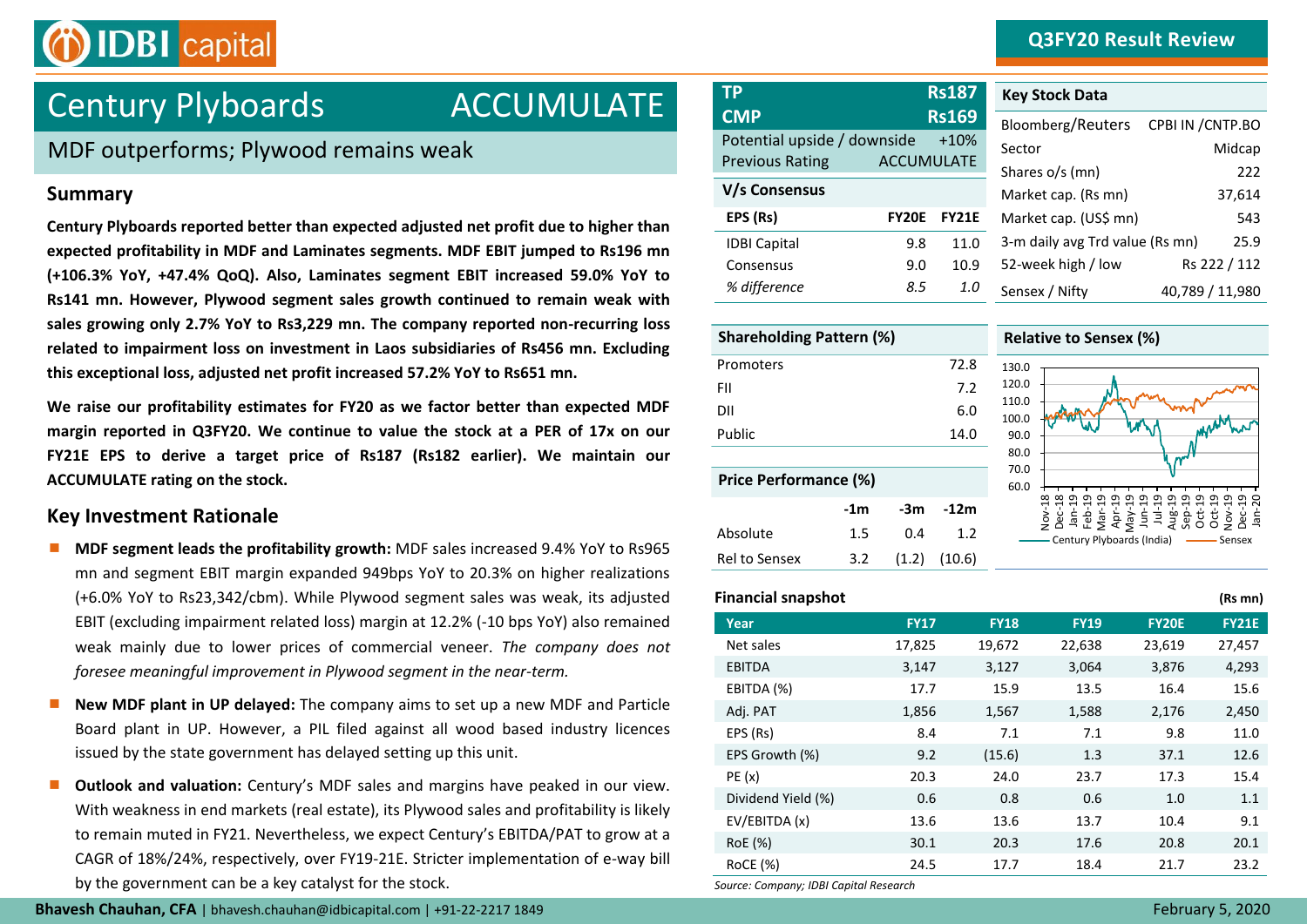| <b>Exhibit 1: Quarterly Snapshot (Standalone)</b> | (Rs mn) |
|---------------------------------------------------|---------|
|---------------------------------------------------|---------|

| <b>Year-end: March</b>     | <b>Q3FY20</b> | <b>Q2FY20</b> | <b>QoQ</b> (%) | <b>Q3FY19</b> | <b>YoY</b> (%) |
|----------------------------|---------------|---------------|----------------|---------------|----------------|
| Net sales                  | 5,954         | 5,894         | 1.0            | 5,789         | 2.9            |
| Expenditure                | 5,012         | 4,966         | 0.9            | 5,030         | (0.4)          |
| <b>EBITDA</b>              | 943           | 928           | 1.6            | 759           | 24.1           |
| EBITDA margin (%)          | 15.8          | 15.7          | 9bps           | 13.1          | 271bps         |
| Interest                   | 92            | 108           | (14.7)         | 62            | 47.5           |
| Depreciation               | 173           | 170           | 1.8            | 136           | 27.4           |
| <b>PBT</b>                 | 690           | 735           | (6.1)          | 577           | 19.7           |
| Tax                        | 43            | 213           | (80.0)         | 162           | (73.7)         |
| Net profit                 | 191           | 522           | (63.4)         | 414           | (53.9)         |
| <b>Adjusted net profit</b> | 651           | 522           | 24.8           | 414           | 57.2           |
| Adj. diluted EPS (Rs)      | 2.9           | 2.4           | 25.2           | 1.9           | 58.1           |

*Source: Company; IDBI Capital Research*

### **Exhibit 2: Actual vs. Estimates (Rs mn)**

|                       | Q3FY20E | Q3FY20A | Variance (%) |
|-----------------------|---------|---------|--------------|
| Net sales             | 6,227   | 5,954   | (4.4)        |
| EBTIDA                | 913     | 943     | 3.2          |
| Margin (%)            | 14.7    | 15.8    | 117bps       |
| Adj. PAT              | 521     | 651     | 24.8         |
| Adj. diluted EPS (Rs) | 2.35    | 2.94    | 25.2         |
|                       |         |         |              |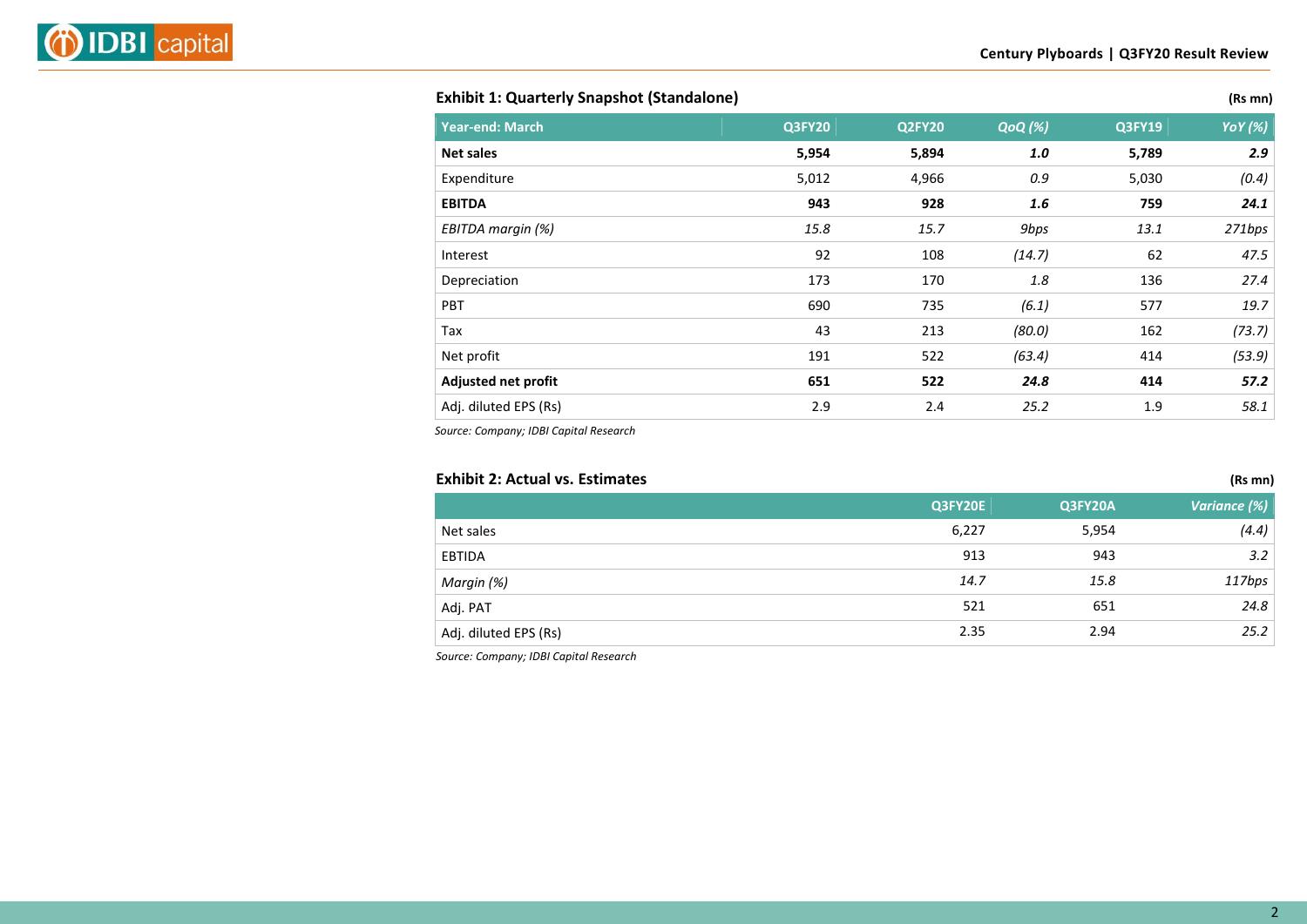



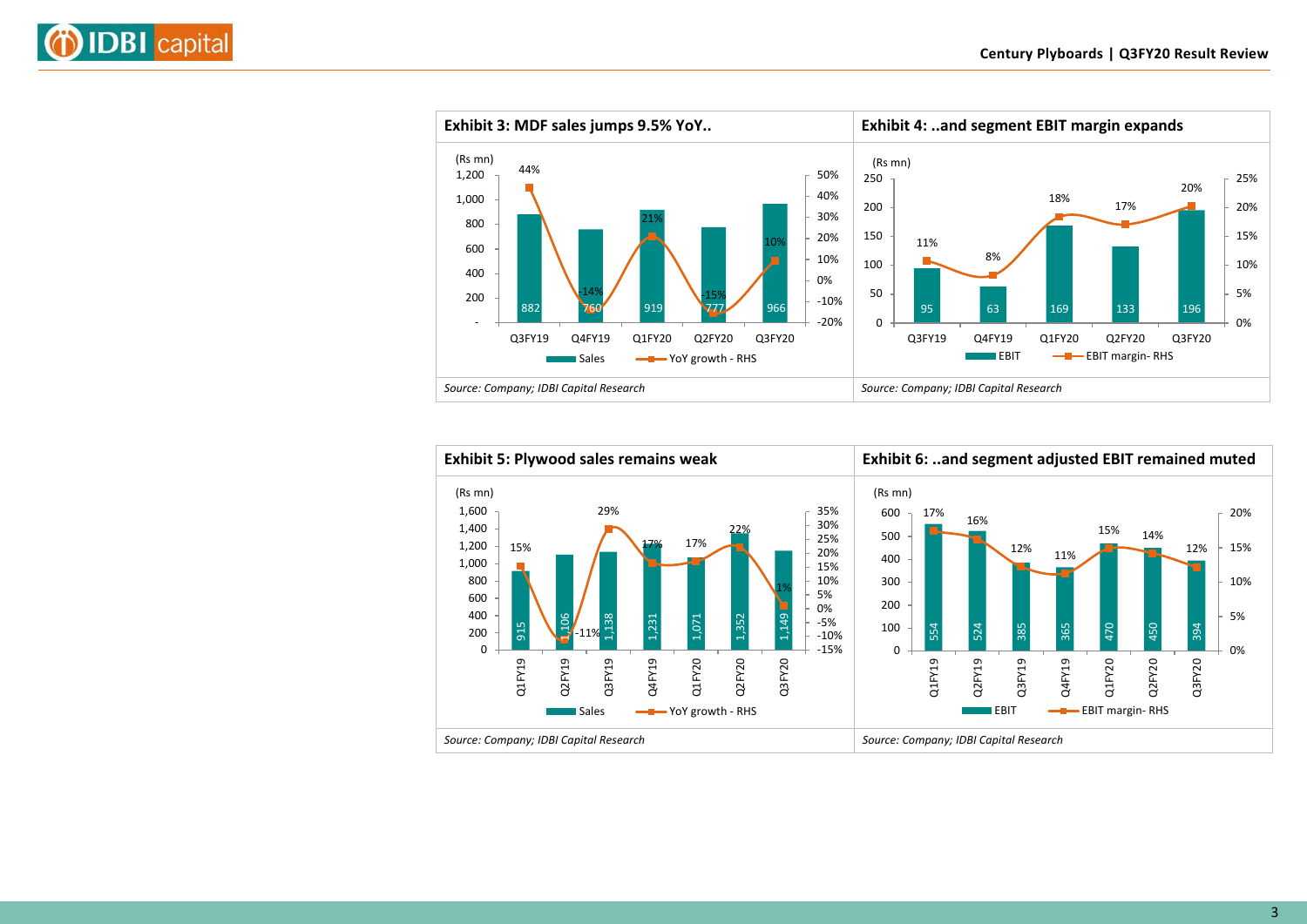### **Exhibit 7: Change in estimates**

|                    | <b>FY20E</b> |            |            | <b>FY21E</b> |            |                          |
|--------------------|--------------|------------|------------|--------------|------------|--------------------------|
|                    | Old          | <b>New</b> | $(\%)$ Chg | Old          | <b>New</b> | $(\%)$ Chg               |
| Revenue (Rs mn)    | 24,699       | 23,619     | (4.4)      | 27,457       | 27,457     | $\overline{\phantom{a}}$ |
| EBITDA (Rs mn)     | 3,091        | 3,188      | 3.1        | 3,621        | 3,565      | (1.6)                    |
| EBITDA margin (%)  | 12.5         | 13.5       | 98bps      | 13.2         | 13.0       | $(21)$ bps               |
| Net profit (Rs mn) | 2,008        | 2,176      | 8.4        | 2,377        | 2,450      | 3.1                      |
| EPS (Rs)           | 9.0          | 9.8        | 8.4        | 10.7         | 11.0       | 3.1                      |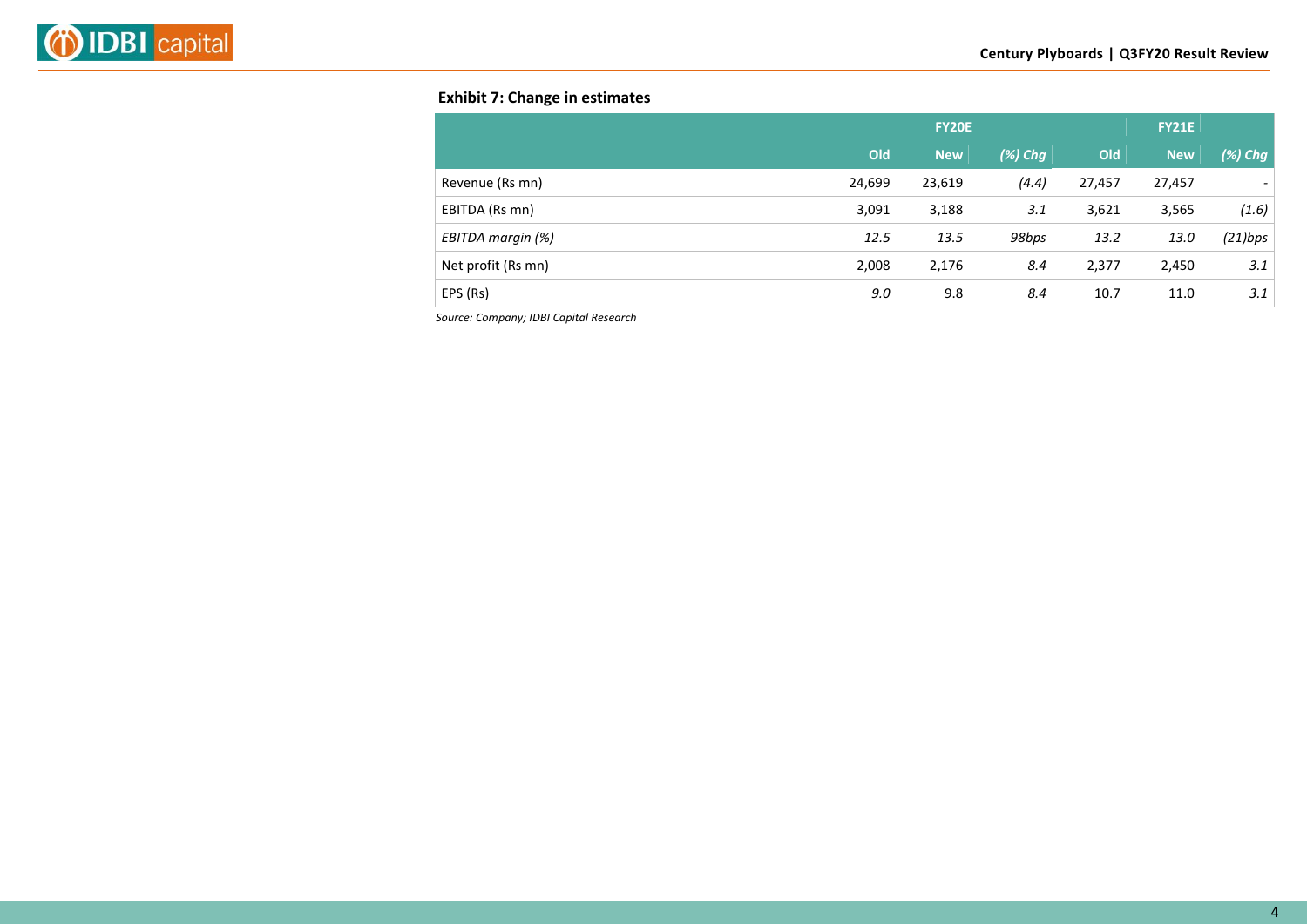## **Financial Summary**

| <b>Profit &amp; Loss Account</b> |             |             |              | (Rs mn)      |
|----------------------------------|-------------|-------------|--------------|--------------|
| <b>Year-end: March</b>           | <b>FY18</b> | <b>FY19</b> | <b>FY20E</b> | <b>FY21E</b> |
| <b>Net sales</b>                 | 19,672      | 22,638      | 23,619       | 27,457       |
| Growth (%)                       | 10.4        | 15.1        | 4.3          | 16.3         |
| Operating expenses               | (16, 612)   | (19, 635)   | (19, 865)    | (23, 299)    |
| <b>EBITDA</b>                    | 3,127       | 3,064       | 3,876        | 4,293        |
| Growth (%)                       | (0.6)       | (2.0)       | 26.5         | 10.8         |
| Depreciation                     | (810)       | (500)       | (688)        | (728)        |
| <b>EBIT</b>                      | 2,317       | 2,564       | 3,188        | 3,565        |
| Interest paid                    | (327)       | (446)       | (382)        | (298)        |
| Other income                     |             |             |              |              |
| Pre-tax profit                   | 1,990       | 2,119       | 2,350        | 3,267        |
| Tax                              | (424)       | (531)       | (630)        | (817)        |
| Effective tax rate (%)           | 21.3        | 25.1        | 26.8         | 25.0         |
| Minority Interest                |             |             |              |              |
| Net profit                       | 1,567       | 1,588       | 1,720        | 2,450        |
| <b>Adjusted net profit</b>       | 1,567       | 1,588       | 2,176        | 2,450        |
| Growth (%)                       | (15.6)      | 1.3         | 37.1         | 12.6         |
| Shares o/s (mn nos)              | 222         | 222         | 222          | 222          |

| <b>Cash Flow Statement</b>    |             |             |                              | (Rs mn)      |
|-------------------------------|-------------|-------------|------------------------------|--------------|
| <b>Year-end: March</b>        | <b>FY18</b> | <b>FY19</b> | <b>FY20E</b>                 | <b>FY21E</b> |
| Pre-tax profit                | 1,990       | 2,119       | 2,350                        | 3,267        |
| Depreciation                  | 777         | 422         | 765                          | 728          |
| Tax paid                      | (425)       | (456)       | (630)                        | (817)        |
| Chg in working capital        | (282)       | (202)       | (162)                        | (634)        |
| Other operating activities    | (223)       | (585)       | (362)                        | (149)        |
| Cash flow from operations (a) | 1,837       | 1,298       | 1,961                        | 2,395        |
| Capital expenditure           | (2,058)     | (1, 279)    | (434)                        | (640)        |
| Chg in investments            | (0)         | (17)        |                              |              |
| Other investing activities    |             |             |                              |              |
| Cash flow from investing (b)  | (2,058)     | (1, 296)    | (434)                        | (640)        |
| Equity raised/(repaid)        |             |             |                              |              |
| Debt raised/(repaid)          | (544)       | (338)       | (1,000)                      | (1,000)      |
| Dividend (incl. tax)          | (392)       | (298)       | (468)                        | (551)        |
| Chg in minorities             |             |             | $\overline{\phantom{a}}$     |              |
| Other financing activities    |             |             | $\qquad \qquad \blacksquare$ |              |
| Cash flow from financing (c)  | (936)       | (635)       | (1, 468)                     | (1, 551)     |
| Net chg in cash (a+b+c)       | (1, 157)    | (634)       | 60                           | 204          |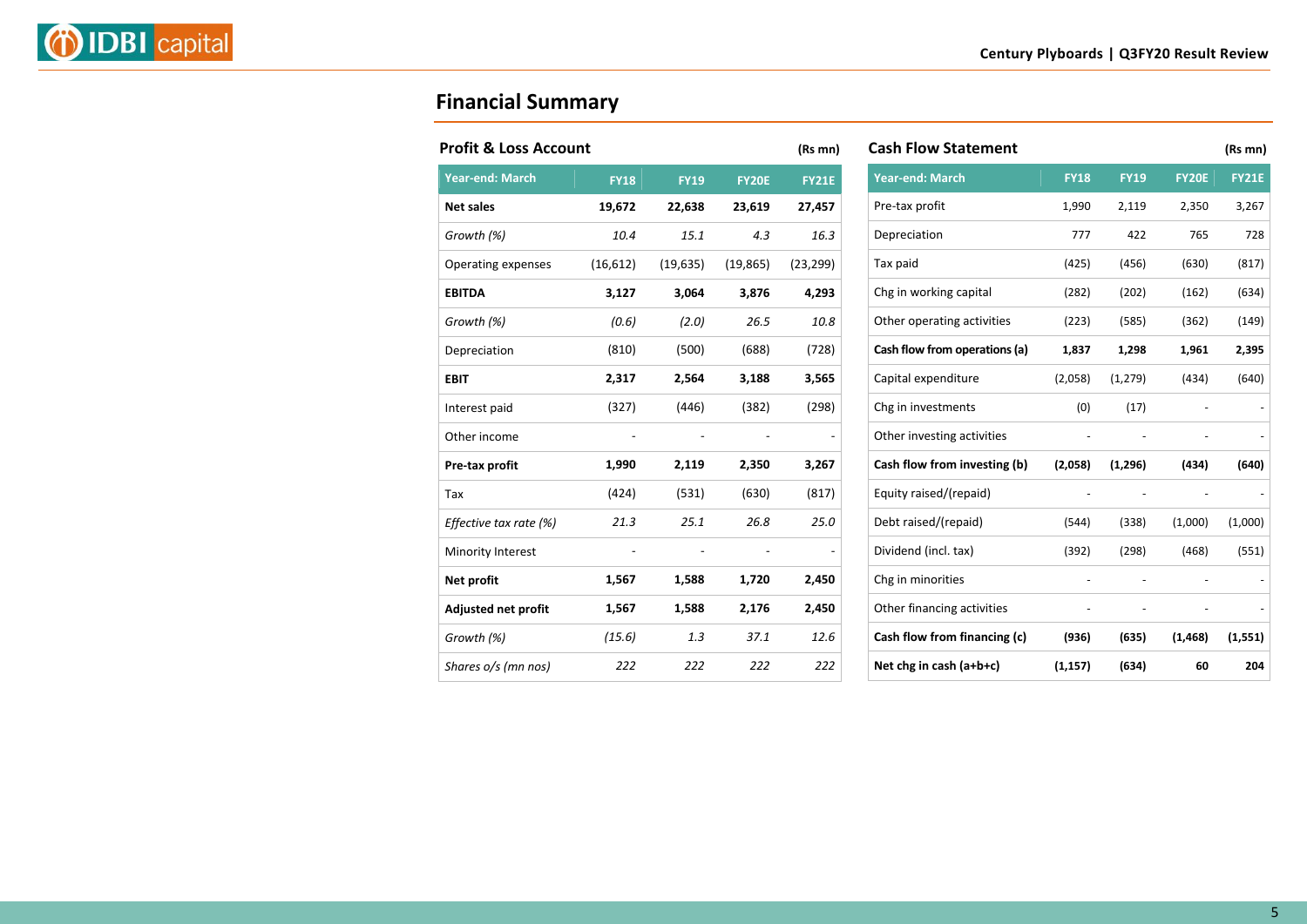

| <b>Balance Sheet</b>                  |             |             |              | (Rs mn)      |
|---------------------------------------|-------------|-------------|--------------|--------------|
| <b>Year-end: March</b>                | <b>FY18</b> | <b>FY19</b> | <b>FY20E</b> | <b>FY21E</b> |
| Net fixed assets                      | 6,618       | 7,474       | 7,143        | 7,055        |
| Investments                           | 960         | 978         | 978          | 978          |
| Other non-curr assets                 | 1,067       | 990         | 990          | 990          |
| <b>Current assets</b>                 | 7,947       | 8,223       | 9,255        | 10,734       |
| Inventories                           | 3,382       | 4,010       | 4,183        | 4,863        |
| <b>Sundry Debtors</b>                 | 3,145       | 2,936       | 3,063        | 3,560        |
| Cash and Bank                         | 165         | 226         | 913          | 1,039        |
| Loans and advances                    | 139         | 54          | 56           | 65           |
| <b>Total assets</b>                   | 16,593      | 17,665      | 18,366       | 19,757       |
|                                       |             |             |              |              |
| <b>Shareholders' funds</b>            | 8,379       | 9,691       | 11,250       | 13,088       |
| Share capital                         | 223         | 223         | 223          | 223          |
| Reserves & surplus                    | 8,157       | 9,469       | 11,028       | 12,866       |
| <b>Total Debt</b>                     | 5,029       | 4,692       | 3,692        | 2,692        |
| Secured loans                         | 5,022       | 4,686       | 3,686        | 2,686        |
| <b>Unsecured loans</b>                | 7           | 6           | 6            | 6            |
| <b>Other liabilities</b>              | 53          | 20          | 20           | 20           |
| Curr Liab & prov                      | 3,131       | 3,263       | 3,404        | 3,957        |
| <b>Current liabilities</b>            | 3,068       | 3,168       | 3,305        | 3,842        |
| Provisions                            | 63          | 95          | 99           | 115          |
| <b>Total liabilities</b>              | 8,213       | 7,974       | 7,115        | 6,668        |
| <b>Total equity &amp; liabilities</b> | 16,593      | 17,665      | 18,366       | 19,757       |
| <b>Book Value (Rs)</b>                | 38          | 44          | 51           | 59           |

| <b>Financial Ratios</b> |  |
|-------------------------|--|
|-------------------------|--|

| <b>Year-end: March</b>                       | <b>FY18</b> | <b>FY19</b> | <b>FY20E</b> | <b>FY21E</b> |
|----------------------------------------------|-------------|-------------|--------------|--------------|
| Adj EPS (Rs)                                 | 7.1         | 7.1         | 9.8          | 11.0         |
| Adj EPS growth (%)                           | (15.6)      | 1.3         | 37.1         | 12.6         |
| EBITDA margin (%)                            | 15.9        | 13.5        | 16.4         | 15.6         |
| Pre-tax margin (%)                           | 10.1        | 9.4         | 9.9          | 11.9         |
| ROE (%)                                      | 20.3        | 17.6        | 20.8         | 20.1         |
| ROCE (%)                                     | 17.7        | 18.4        | 21.7         | 23.2         |
| Turnover & Leverage ratios (x)               |             |             |              |              |
| Asset turnover (x)                           | 1.2         | 1.3         | 1.3          | 1.4          |
| Leverage factor (x)                          | 2.1         | 1.9         | 1.7          | 1.6          |
| Net margin (%)                               | 8.0         | 7.0         | 9.2          | 8.9          |
| Net Debt / Equity (x)                        | 0.6         | 0.5         | 0.2          | 0.1          |
| <b>Working Capital &amp; Liquidity ratio</b> |             |             |              |              |
| Inventory days                               | 63          | 65          | 65           | 65           |
| Receivable days                              | 58          | 47          | 47           | 47           |
| Payable days                                 | 39          | 30          | 31           | 31           |
|                                              |             |             |              |              |

### **Valuation**

| <b>Year-end: March</b> | <b>FY18</b> | <b>FY19</b> | <b>FY20E</b> | <b>FY21E</b> |
|------------------------|-------------|-------------|--------------|--------------|
| P/E(x)                 | 24.0        | 23.7        | 17.3         | 15.4         |
| Price / Book value (x) | 4.5         | 3.9         | 3.3          | 2.9          |
| PCE(x)                 | 15.8        | 18.0        | 13.1         | 11.8         |
| EV / Net sales $(x)$   | 2.2         | 1.9         | 1.7          | 1.4          |
| EV / EBITDA (x)        | 13.6        | 13.7        | 10.4         | 9.1          |
| Dividend Yield (%)     | 0.8         | 0.6         | 1.0          | 1.1          |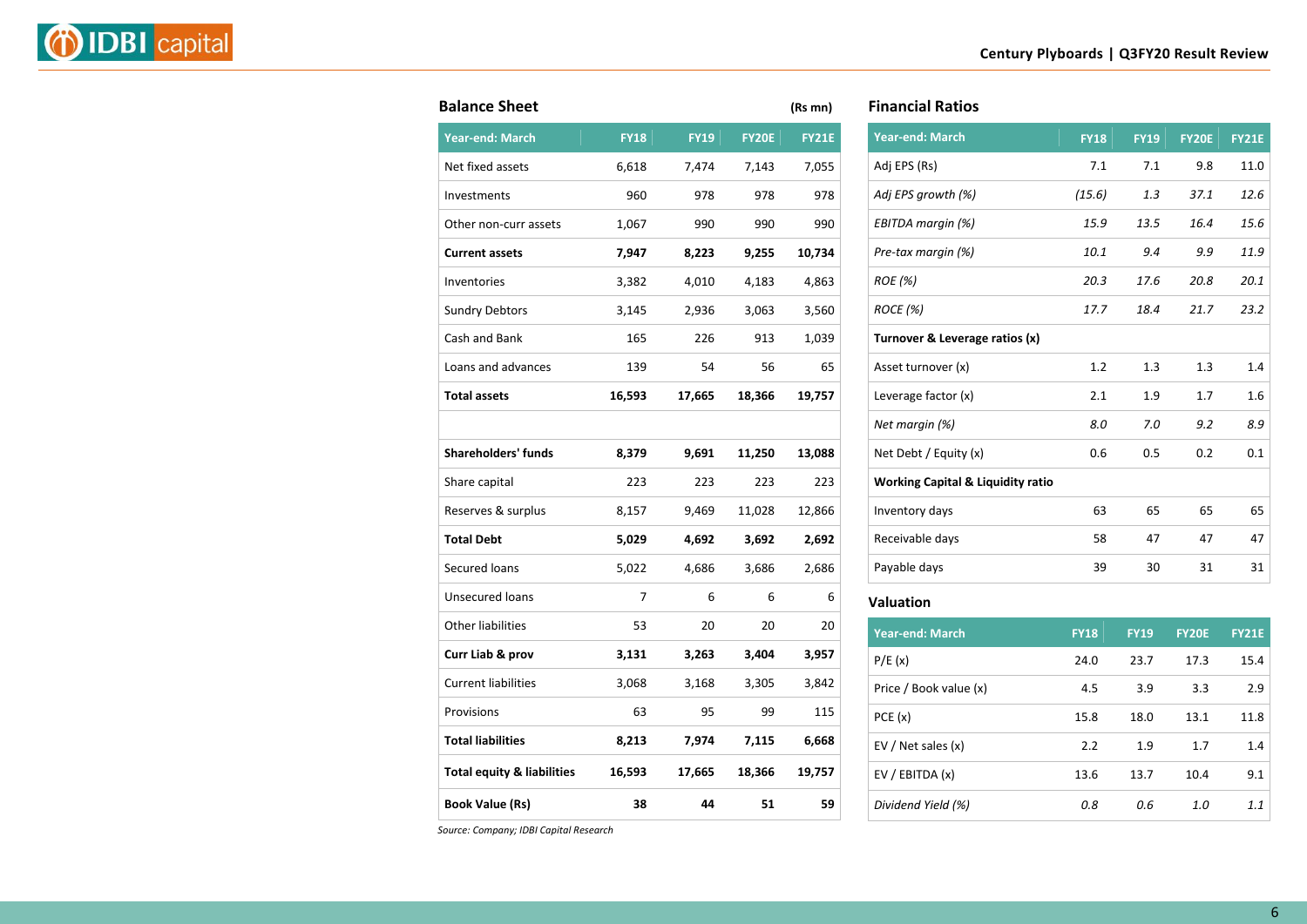### **Key to Ratings Stocks:**

**BUY:** Absolute return of 15% and above; **ACCUMULATE:** 5% to 15%; **HOLD:** Upto ±5%; **REDUCE:** -5% to -15%; **SELL:** -15% and below.

### **IDBI Capital Markets & Securities Ltd.**

### **Equity Research Desk**

6th Floor, IDBI Tower, WTC Complex, Cufee Parade, Colaba, Mumbai – 400 005. Phones: (91-22) 2217 1700; Fax: (91-22) 2215 1787; Email: info@idbicapital.com **SEBI Registration:** BSE & NSE (Cash & FO) – INZ000007237, NSDL – IN-DP-NSDL-12-96, Research – INH000002459, CIN – U65990MH1993GOI075578 **Compliance Officer:** Christina D'souza; Email: compliance@idbicapital.com; Telephone: (91-22) 2217 1907

### **Disclaimer**

This report has been published by IDBI Capital Markets & Securities Ltd. (hereinafter referred to as "IDBI Capital") for private circulation. This report should not be reproduced or copied or made available to others. No p initiate contact with you for the purposes of elaborating or following up on the information contained in this report. The information contained herein is strictly confidential and meant for solely for the selected recipie or distributed, in part or in whole, to any other person or to the media or reproduced in any form, without the prior written consent of IDBI Capital.

Recipients may not receive this report at the same time as other recipients. IDBI Capital will not treat recipients as customers by virtue of their receiving this report.

The information contained herein is from the public domain or sources believed to be reliable, but we do not make any representation or warranty that it is accurate, complete or up-to-date and it should not be relied upon ensure that information given is at the time believed to be fair and correct and opinions based thereupon are reasonable, due to the very nature of research it cannot be warranted or represented that it is accurate or comp as this report includes current or historical information, it is believed to be reliable, although its accuracy and completeness cannot be guaranteed.

Opinions expressed are current opinions as of the date appearing on this material only. While we endeavor to update on a reasonable basis, the information discussed in this material, IDBI Capital, its directors, employees information current. Further there may be regulatory, compliance, or other reasons that prevent us from doing so.

Prospective investors and others are cautioned that any forward-looking statements are not predictions and may be subject to change without notice.

IDBI Capital, its directors and employees and any person connected with it, will not in any way be responsible for the contents of this report or for any losses, costs, expenses, charges, including notional losses/lost opp acting on any information/material contained in the report.

This is not an offer to sell or a solicitation to buy any securities or an attempt to influence the opinion or behavior of investors or recipients or provide any investment/tax advice.

This report is for information only and has not been prepared based on specific investment objectives. The securities discussed in this report may not be suitable for all investors. Investors must make their own investment goals and financial position and based on their own analysis.

Trading in stocks, stock derivatives, and other securities is inherently risky and the recipient agrees to assume complete and full responsibility for the outcomes of all trading decisions that the recipient makes, includi

Opinions, projections and estimates in this report solely constitute the current judgment of the author of this report as of the date of this report and do not in any way reflect the views of IDBI Capital, its directors, o

This report is not directed or intended for distribution to, or use by, any person or entity who is a citizen or resident of or located in any locality, state, country or other jurisdiction, where such distribution, public which would subject IDBI Capital and associates to any registration or licensing requirement within such jurisdiction. The securities described herein may or may not be eligible for sale in all jurisdictions or to certain may come are required to inform themselves of and to observe such restriction.

E-mail is not a secure method of communication. IDBI Capital cannot accept responsibility for the accuracy or completeness of any e-mail message or any attachment(s).

This transmission could contain viruses, be corrupted, destroved, incomplete, intercepted, lost or arrived late. IDBI Capital, its directors or employees or associates accept no liability for any damage caused, directly or



Dealing (91-22) 6836 1111 dealing@idbicapital.com